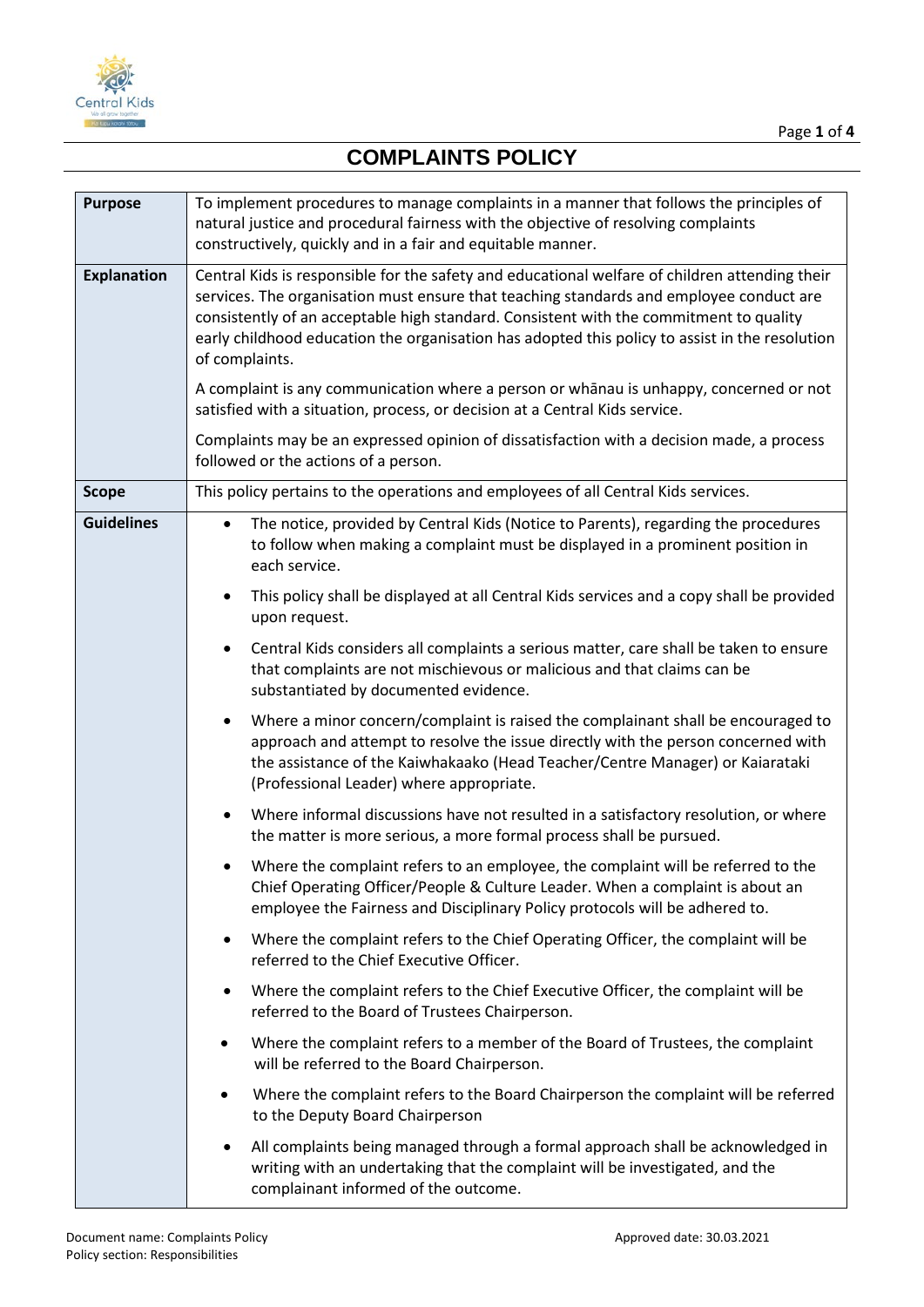

| The Chief Operating Officer will delegate a Lead Investigator to collect information<br>$\bullet$<br>in respect to the complaint.                                                                                                  |
|------------------------------------------------------------------------------------------------------------------------------------------------------------------------------------------------------------------------------------|
| A complainant must be able to demonstrate that the complaint is brought without<br>malice and is based on evidence that the complainant honestly and reasonably<br>believes to be substantially true.                              |
| Formal Complaints must be in writing and include specific details and be signed by<br>the complainant.                                                                                                                             |
| Any witness statements gathered as part of the process shall be signed.                                                                                                                                                            |
| The complainant shall be advised that the full details of the complaint and the name<br>of the complainant must be provided to the person the complaint refers to.                                                                 |
| Confidentiality of identity can only be maintained where it may prejudice further<br>٠<br>action or where there are significant concerns for the safety of the complainant.                                                        |
| Central Kids employees responsible for resolving complaints shall take all reasonable<br>steps to ensure that the complainant is protected against any subsequent<br>recrimination of victimisation.                               |
| The Lead Investigator will document and collate the investigation findings and<br>٠<br>prepare a report including findings, evidence to substantiate the allegations along<br>with recommendations to the Chief Operating Officer. |
| The Chief Operating Officer is responsible for critiquing the report and determining<br>appropriate actions.                                                                                                                       |
| The Chief Operating Officer/Chief Executive Officer will notify the complainant and<br>$\bullet$<br>the person/s subject to the investigation in writing of the outcomes of the<br>investigation.                                  |
| Where the allegation is of a serious nature the Chief Operating Officer will inform<br>$\bullet$<br>the local MOE office and ensure that MOE is kept informed of the investigation and<br>outcome.                                 |
| Should the investigations of a complaint indicate serious misconduct of an employee<br>or the employee resigns during the investigation, The Chief Operating Officer has a<br>legal obligation to notify the Teaching Council.     |
| All processes and decisions under this policy are confidential to the parties and<br>those directly involved and shall not be discussed with any other parties.                                                                    |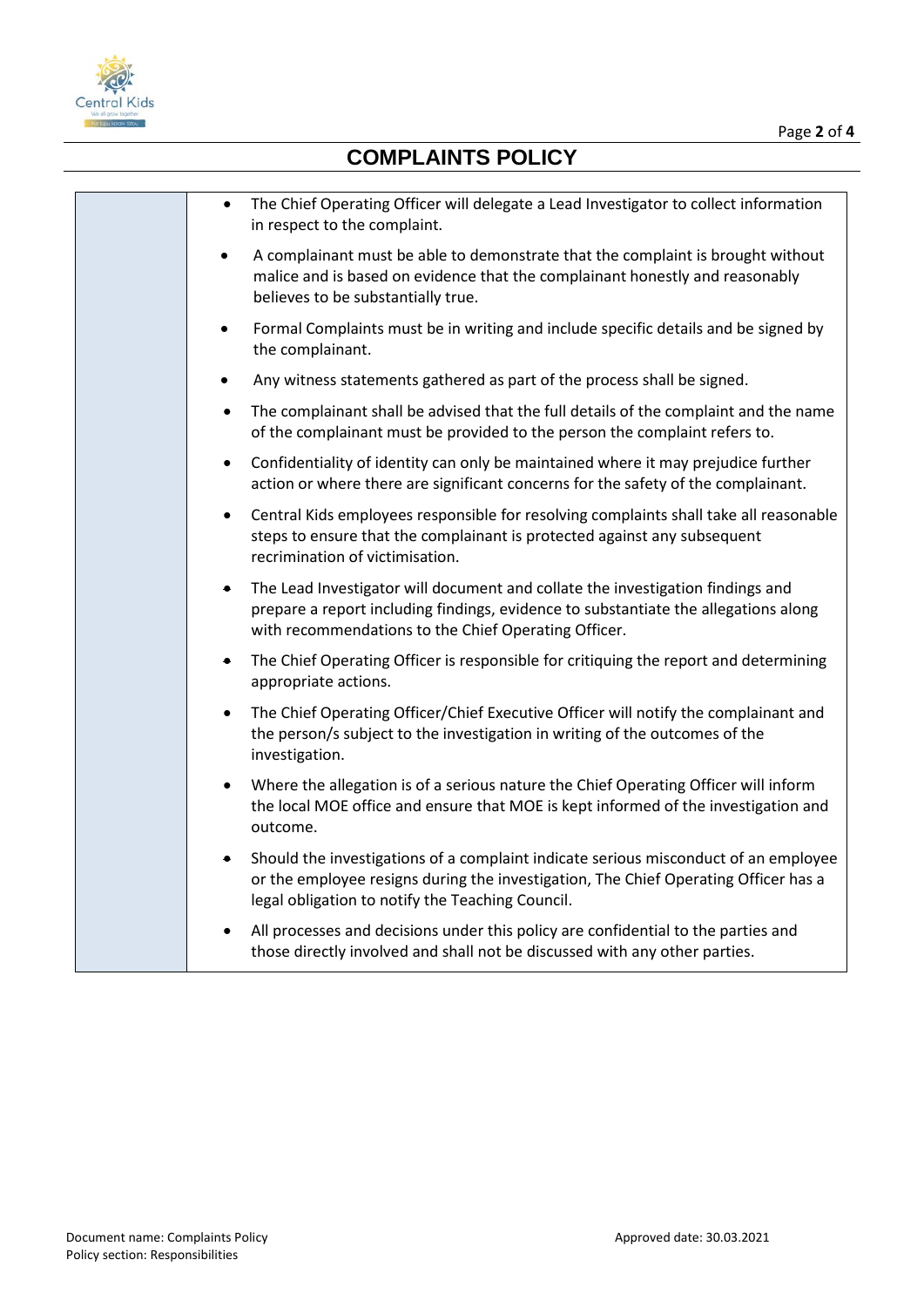

| <b>References</b>                  |                                                                                                                                                                                                                                                                                                                       |
|------------------------------------|-----------------------------------------------------------------------------------------------------------------------------------------------------------------------------------------------------------------------------------------------------------------------------------------------------------------------|
| <b>Standards</b>                   | Licensing Criteria for Early Childhood Education and Care Centres 2008 GMA1<br>Licensing Criteria for Early Childhood Education and Care Centres 2008 HS34<br>Kindergarten Teachers' Collective Employment Agreement<br><b>Individual Employment Agreements</b><br>Privacy Act 1993<br><b>Teaching Council Rule 9</b> |
| <b>Service</b><br><b>Documents</b> | <b>Fairness and Disciplinary Policy</b><br>Performance Management Policy<br>Serious Incident Policy<br>Protection on Children Policy                                                                                                                                                                                  |
| <b>Policy</b><br><b>Review</b>     | Central Kids may amend and vary its policies from time to time at Central Kids discretion and<br>employees are required to observe such policies.                                                                                                                                                                     |